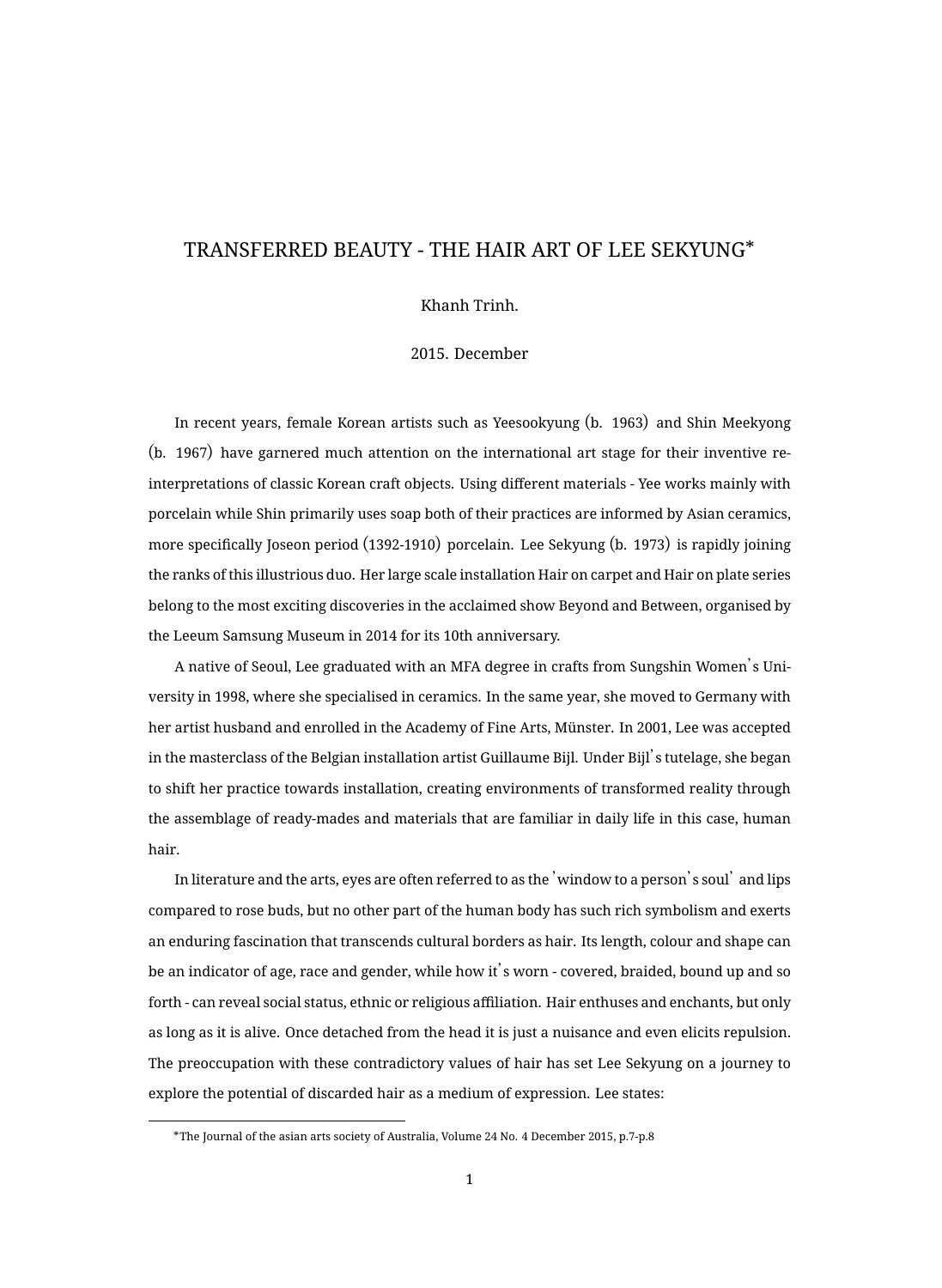Ever since I was a child, I have always had long hair and have many fond memories about my long hair. I have always thought the hair is a symbol of women's beauty so I have taken really good care of my long hair and have had some kind of obsession with it until now. However, this attachment to my hair has also been quite a nuisance. I received a lot scolding from my mother regarding the fallen hair all over the house.

Hair is part of the body to be decorated and cared for, and is often considered a symbol of beauty but it is a subject of filth and dirtiness when you find it on the bathroom floor or around the dinner table. This double sidedness with its instantaneous shift in meaning is what drew me towards it, making hair an extremely fascinating medium for me.

I studied ceramics in Korea. After I went to Germany to study Fine Art, I started to sincerely contemplate my work. The first difference that I noticed immediately between Korea and Germany was hair colour. Being in this unfamiliar country far away from home made me deeply think of myself and this thought was naturally conveyed in my work with hair. Since then, I have put this duplicity of both material and cultural aspects into my works with hair." (Excerpt from email interview with the artist, August 2015)

Lee first began with gluing single strands of hair on paper to create detailed, exacting figurative compositions easily be mistaken for fine pencil drawings. The discovery that hair loses its innate properties in this process and becomes a pictorial element was fascinating and inspired Lee to search for further exploitations of this medium. Challenging the commonly accepted negative connotation of dead hair as unhygienic germ carrier, Lee transferred her hair drawings onto massproduced, undecorated porcelain tableware. ceramic tiles or even porcelain door handles and soap, turning them into aesthetically appealing objects. Dyed in red and blue tones the strands of hair are painstakingly glued onto the smooth porcelain grou Motifs from East Asian blue-and-white ground wares, Dutch and Portuguese tile patterns, Russian constructivist design vocabulary or the characteristic onion patterns of Meissen porcelain popular in 1930s Germany are appropriated to decorate the vessels.

The craftsmanship is mind-boggling, and even though some of Lee's works in the series Hair on plate seem to be near perfect imitations of original historical pieces, her practice goes beyond appropriation and reproduction. Her porcelains are not intended as individual unique objects, but have to to be understood installation work. The objects are work. displayed an ensemble in perfectly lit showcases or plinths covered in velvet simulating a museum's context, challenging t the audience's perception on multiple levels. What at first sight appears like a Joseon period blue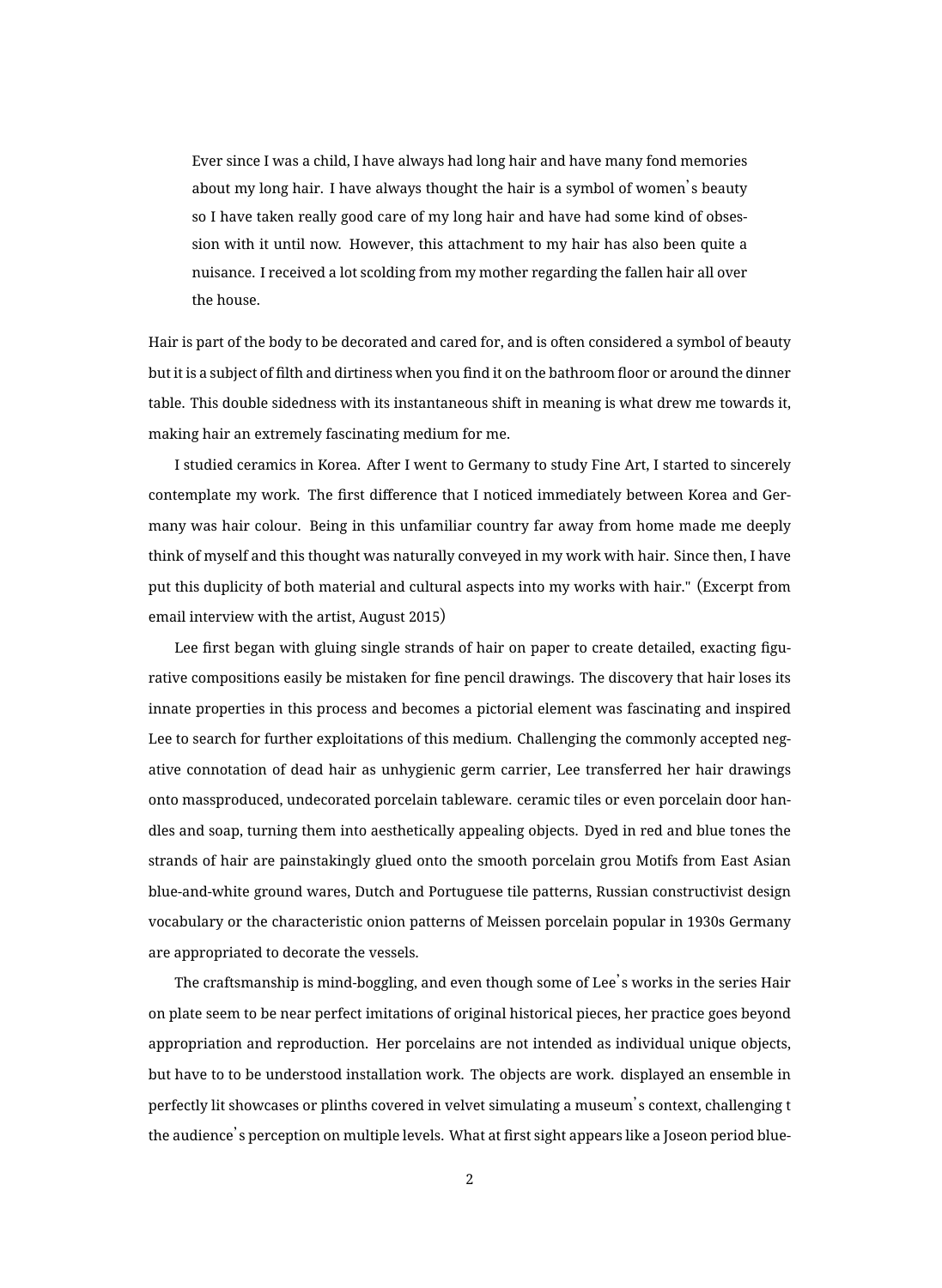and- white dish is actually. decoracay a contemporary ready made decorated with meticulously glued-on dyed hair. And hair on a plate'? Normally, this would be unacceptable to diners, but Lee's hair-decorated tableware offers such a pleasant aesthetic experience that the idea to eat from them no longer seems absurd.

Hair on plate has been exhibited various times in Germany as well as in Korea, and interestingly, the reaction of the audience is widely different.

I felt big differences when I had many exhibitions in Korea as well as Europe. The work with hair first began in Germany. In Germany, despite some unpleasant experience with the hair in the work, most of people well understood the uniqueness expressed by an artist and they conceived of the concept and handicraft technics in the work as some kind of way to cultivate one's mind about Asia. I was working with Gallery Schmela in Duesseldorf at this time and lots of works were sold to German or European collectors. After a while, I had a chance to have a solo exhibition in Korea. Interestingly, Korean viewers thought the hair as a filthy and disgusting material and such a negative reaction was more than I expected. (Excerpt from email-interview with the artist, August 2015)

The same concept of bringing together hair and objects of quotidian life in what is usually considered an unpleasant combination is applied in the large-scale installation Hair on carpet. Realised for the first time in 2004 for the Wewerka Pavilion in Münster, this work is produced on site and lasts for the duration of the exhibition. Lee uses a custom-made monochrome rug a as base, upon which she distributes tiny hair fragments dyed in black to form floral patterns borrowed from Persian or Chinese carpets. The result is so stunning nobody would take offense at the fact that there is hair- and even heaps of it-on the carpet! Normality returns at the end of the show, as the hair is vacuumed away and the carpet cleaned.

Lee takes this installation to a further dimension for the Leeum Samsung exhibition in 2014. Over several months, she decorates a 19m long carpet with intricate hair designs that cover the long ramp leading to the main exhibition space. For Lee the laborious process of fixing the tiny bits of hair one by one on the carpet is a "training in adjusting the mind and body, or as a ritualistic enactment of an ardent desire" (Samsung Foundation website, accessed 2015).

For this exhibition, visitors are allowed to walk on the carpet. The chance to engage directly with the exhibit enhances the audience's experience, but also makes it more complex the admiration for the artist's intense labour and technical skills is mixed with the unpleasant sensation of walking on discarded hair and the fear of destroying an artwork.